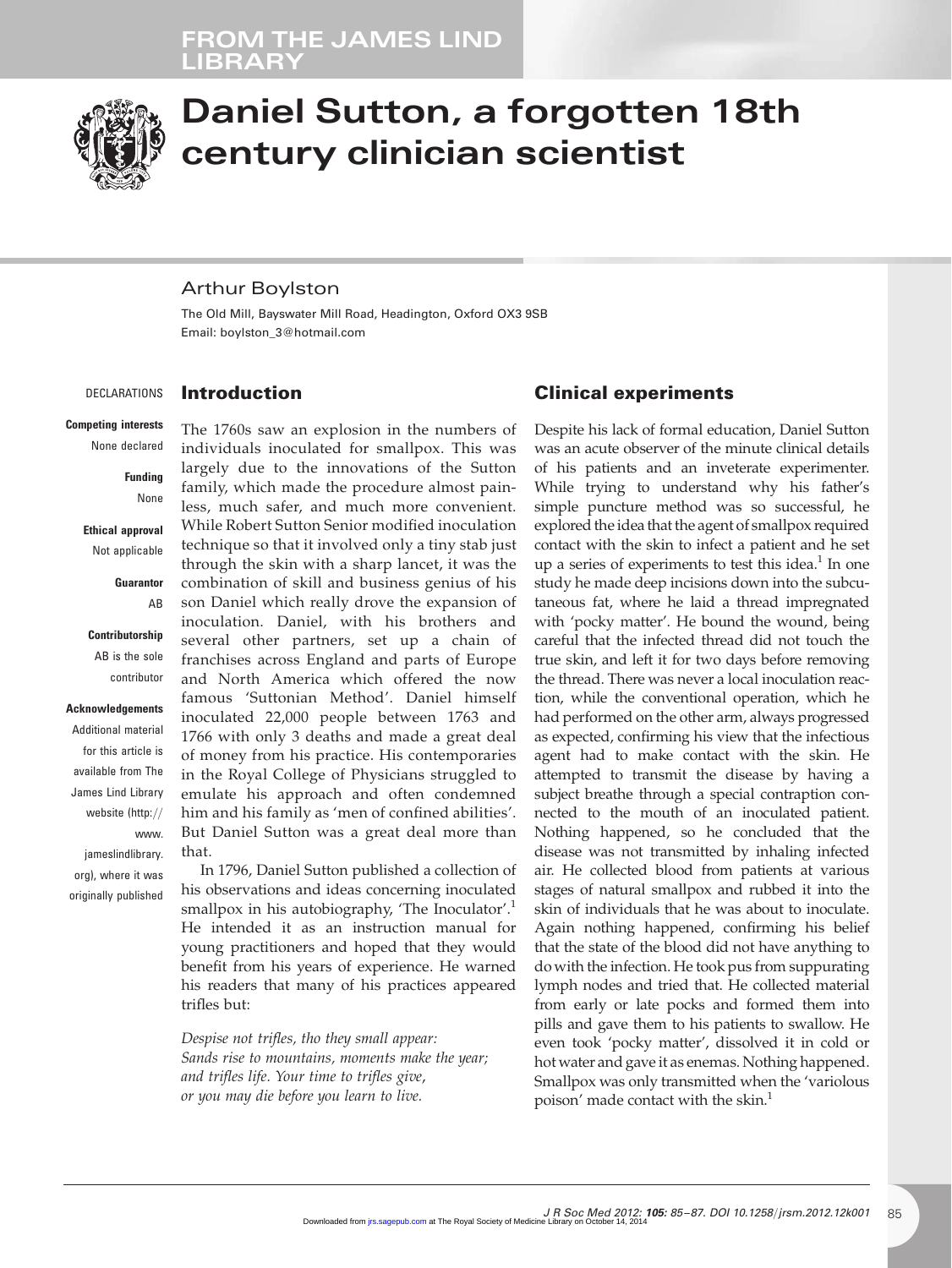Sutton's views of the importance of the skin were reinforced when he discovered that pulling off a tightly applied bandage at just the right time, that is, just before the rash appeared, left the area of skin to which the bandage had adhered free of pocks, which developed normally elsewhere. He interpreted this as being due to pulling off the superficial layers of the skin along with the bandage.

In another experiment he observed that when he heated a patch of skin as the rash began to appear, more pocks formed there than on the rest of the body, a phenomenon that was demonstrated two centuries later in chickenpox.<sup>2</sup> Although he did not realize it, this was probably due to increased blood flow through the warm area at a time when the virus was present in the circulation. Greater blood flow led to a larger number of virus particles reaching the skin, offering an explanation for the face being the most severely affected part of the body, as it has the highest blood flow of any area of skin. Sutton concluded that Sydenham's cold method was beneficial in reducing the number of pocks that formed because it lowered the temperature of the skin.<sup>3</sup> He also concluded that his practice of letting his patients have continuous exposure to fresh air probably worked for the same reason.

Sutton challenged another tenet of the 'Faculty', the Fellows of the Royal College of Physicians, who supported the idea that fatal smallpox involved the internal organs. One of the cardinal principles of treatment was to get the 'variolous poison' to come to the skin to prevent it 'going to the heart'. He obtained permission to perform an autopsy on a Negro who had died of confluent smallpox and showed that there were no pocks anywhere inside the corpse<sup>1</sup>. The skin was the only part of the body affected.<sup>1</sup>

Daniel Sutton's experiments are probably without parallel for the time. Despite his lack of formal education, he was a true clinician scientist. In modern terms we would say that he formulated a hypothesis and tested it in experiments that could have falsified that hypothesis. He had convinced himself that whatever caused smallpox, it was contact with the skin that triggered the disease.

### Clinical observations

Sutton's devoted clinical care led to surprising observations among his patients. One day he set out to inoculate all seven hundred inhabitants of a town, and managed half before lunch and the rest after three-thirty in the afternoon. He was astounded when he noticed that those treated in the afternoon had about five times as many pocks as those treated in the morning. But when he consulted his notebooks, he realized that this almost always occurred, and then modified his approach by restricting his operations to the morning. By keeping copious and meticulous notes he also showed that inoculation never transmitted syphilis or scrofula, as some of its opponents had claimed.

Another of Sutton's observations was the discovery of a specific type of immune reaction that much later became known as 'the Arthus response' (or cutaneous hypersensitivity), after the French immunologist who described it more than a century after Sutton. $4$  Sutton found that he could distinguish patients who had had smallpox before, however slightly, and were consequently resistant to inoculation, by the skin's response on introducing the inoculum. In a susceptible individual the injection site was like a tiny red fleabite that only began to itch on the fourth day.

However, if there was an immediate small swelling expanding to the size of a shilling piece within an hour or so, accompanied by itching and a reddish ring around the site like an insect bite or sting, the recipient had already had smallpox. We now know that this was a reaction between the patient's antibodies and the smallpox virus in the injection site, indicating prior immunity. Such local immune reactions became widely used in the twentieth century as markers of immunity to a range of infections.

By continuously monitoring the progress of the inoculation wound, Sutton could forecast the patient's course, and take prophylactic measures when indicated. His treatment included laxatives, calculated to produce four stools a day in a favourable patient; but, if there was any doubt about the likely outcome, the dose would be increased to produce six motions a day. The appearance of the pustule on the seventh day was critical. In patients destined to have a mild course, there was a fully formed pustule with a domed top. If the pustule remained flat and failed to fill, then the patient was likely to develop convulsions and suffer from a high fever and severe back